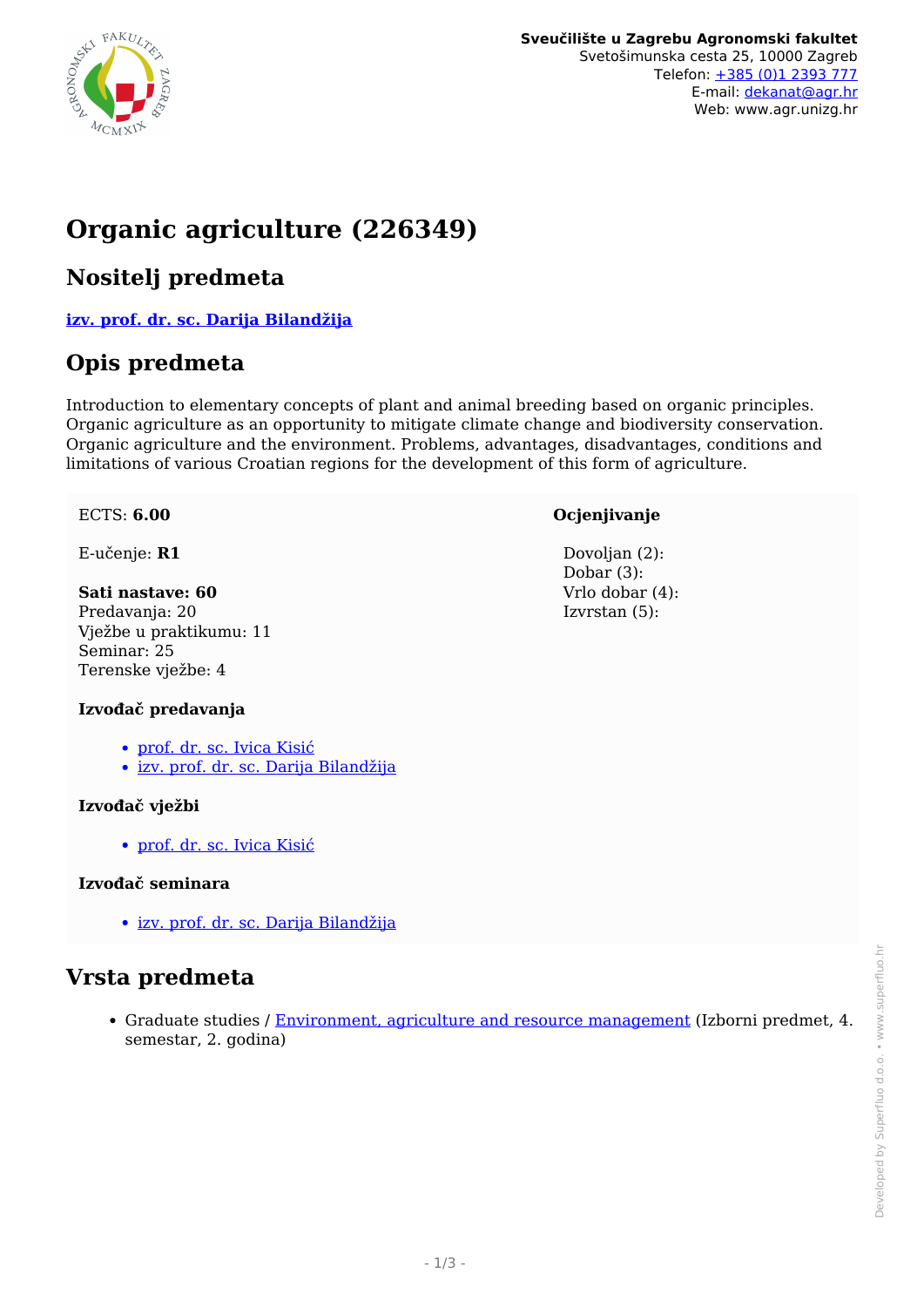

## **Opće kompetencije**

- understand the concept of organic farming
- the specificity of this form of agriculture in crop production and livestock farming and
- permaculture
- the forms of organic agriculture

- the problems, advantages, disadvantages, conditions and limitations of the various regions of Croatia for the development of this form of agriculture

- the adaptation and mitigation of climate change by applying organic agriculture
- on organic farming and alternative forms of tourism?

### **Oblici nastave**

- Lectures
- Field work
- Seminars

## **Ishodi učenja i način provjere**

| Ishod učenja                                                                                                            | Način provjere |
|-------------------------------------------------------------------------------------------------------------------------|----------------|
| Environmental consequences of agriculture with high<br>agrochemical input                                               | Oral exam      |
| Ecological (organic, biological) agriculture as a response to<br>mitigate the negative consequences for the environment | Oral exam      |
| The role of organic agriculture in mitigating climate change                                                            | Oral exam      |
| The role of organic agriculture in preserving biodiversity                                                              | Oral exam      |
| Organic agriculture and low input agriculture                                                                           | Oral exam      |
| Forms of organic agriculture: Biodynamic agriculture.<br>Biological, Permaculture                                       | Oral exam      |
| The legal framework of the organic agriculture (EC 834/2007;<br>EEC 2092/91. EC889/2008. EC 1235/2008)                  | Oral exam      |

## **Polaganje ispita**

| Elementi<br>praćenja | Maksimalno<br>bodova ili<br>udio u ocjeni | Bodovna skala  <br>ocjena                 | Ociena                                                        | Broj sati<br>izravne<br>nastave | Ukupni broj<br>sati rada<br>prosječnog<br>studenta | ECTS bodovi |
|----------------------|-------------------------------------------|-------------------------------------------|---------------------------------------------------------------|---------------------------------|----------------------------------------------------|-------------|
| Seminar papers       | 25 %                                      | 60-70 %<br>71-80 %<br>81-90 %<br>91-100 % | Dovoljan (2)<br>Dobar $(3)$<br>Vrlo dobar (4)<br>Izvrstan (5) | 4                               |                                                    | 2           |
| Oral final exam      | 75 %                                      | 60-70 %<br>71-80 %<br>81-90 %<br>91-100 % | Dovoljan (2)<br>Dobar $(3)$<br>Vrlo dobar (4)<br>Izvrstan (5) | 6                               |                                                    | 4           |
| Total                | 100 %                                     |                                           |                                                               | 10                              | $\overline{2}$                                     | 6           |